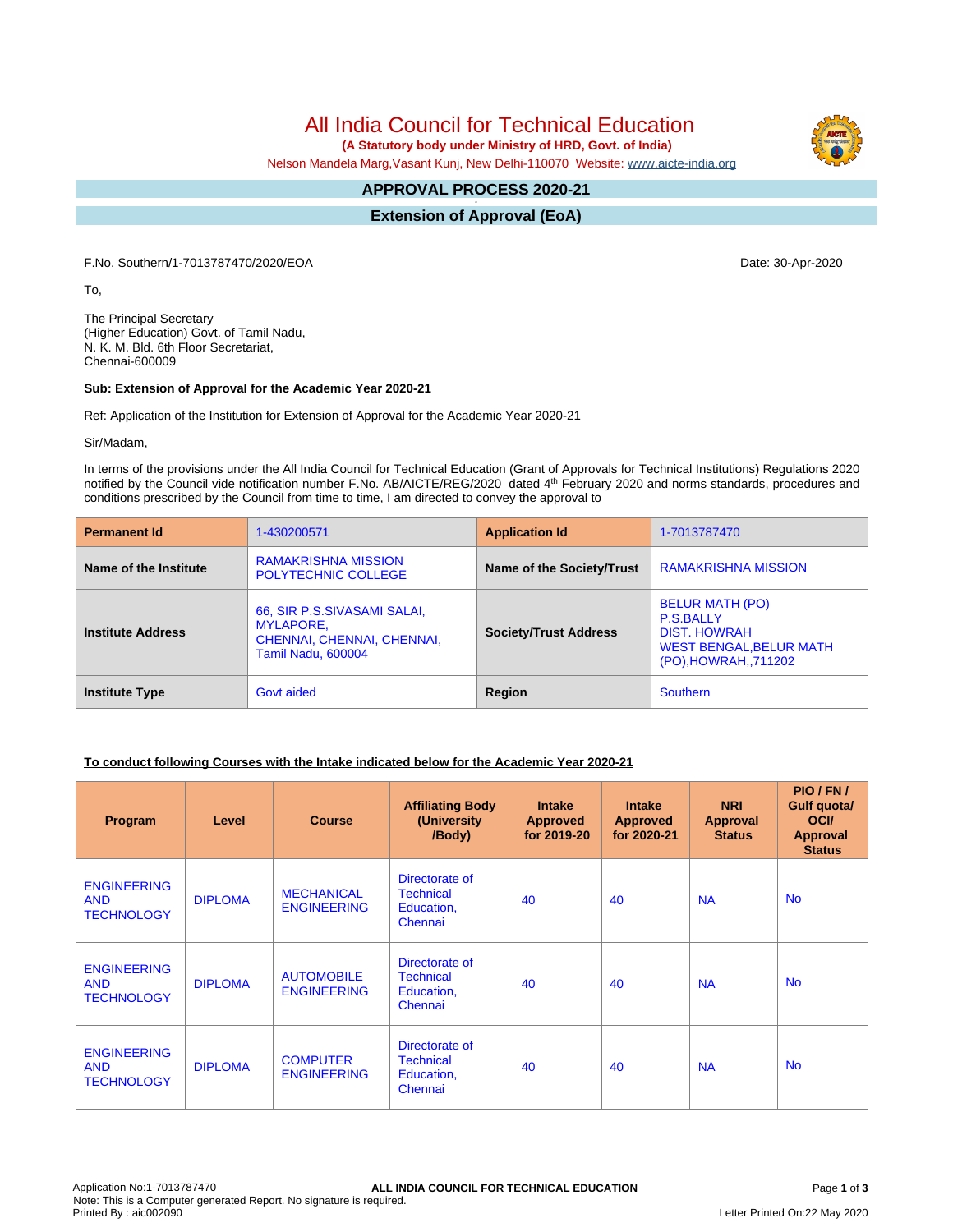### **It is mandatory to comply with all the essential requirements as given in APH 2020-21 (Appendix 6)**

The Institution/ University is having the following deficiencies as per the online application submitted to AICTE and the same shall be complied within Six Months from the date of issue of this EoA

| Deficiencies Noted based on Self Disclosure |                   |  |  |  |  |
|---------------------------------------------|-------------------|--|--|--|--|
| <b>Particulars</b>                          | <b>Deficiency</b> |  |  |  |  |
|                                             |                   |  |  |  |  |
| 1. Other Facilities Deficiency              |                   |  |  |  |  |
| Food Safety and Standards                   | Yes               |  |  |  |  |

**\***Please refer Deficiency Report for details

# **Important Instructions**

- 1. The State Government/ UT/ Directorate of Technical Education/ Directorate of Medical Education shall ensure that 10% of reservation for Economically Weaker Section (EWS) as per the reservation policy for admission, operational from the Academic year 2020-21 is implemented without affecting the reservation percentages of SC/ ST/ OBC/ General. However, this would not be applicable in the case of Minority Institutions referred to the Clause (1) of Article 30 of Constitution of India. Such Institution shall be permitted to increase in annual permitted strength over a maximum period of two years beginning with the Academic Year 2020-21
- 2. The Institution offering courses earlier in the Regular Shift, First Shift, Second Shift/Part Time now amalgamated as total intake shall have to fulfil all facilities such as Infrastructure, Faculty and other requirements as per the norms specified in the Approval Process Handbook 2020-21 for the Total Approved Intake. Further, the Institutions Deemed to be Universities/ Institutions having Accreditation/ Autonomy status shall have to maintain the Faculty: Student ratio as specified in the Approval Process Handbook. All such Institutions/ Universities shall have to create the necessary Faculty, Infrastructure and other facilities WITHIN 2 YEARS to fulfil the norms based on the Affidavit submitted to AICTE.
- 3. In case of any differences in content in this Computer generated Extension of Approval Letter, the content/information as approved by the Executive Council / General Council as available on the record of AICTE shall be final and binding.
- 4. Strict compliance of Anti-Ragging Regulation: Approval is subject to strict compliance of provisions made in AICTE Regulation notified vide F. No. 373/Legal/AICTE/2009 dated July 1, 2009 for Prevention and Prohibition of Ragging in Technical Institutions. In case Institution fails to take adequate steps to Prevent Ragging or fails to act in accordance with AICTE Regulation or fails to punish perpetrators or incidents of Ragging, it will be liable to take any action as defined under clause 9(4) of the said Regulation.

**Prof.Rajive Kumar Member Secretary, AICTE**

Copy to:

- **1. The Director Of Technical Education\*\*, Tamil Nadu**
- **2. The Principal / Director,** RAMAKRISHNA MISSION POLYTECHNIC COLLEGE 66, Sir P.S.Sivasami Salai, Mylapore, Chennai, Chennai,Chennai, Tamil Nadu,600004
- **3. The Secretary / Chairman,** BELUR MATH (PO) P.S.BALLY